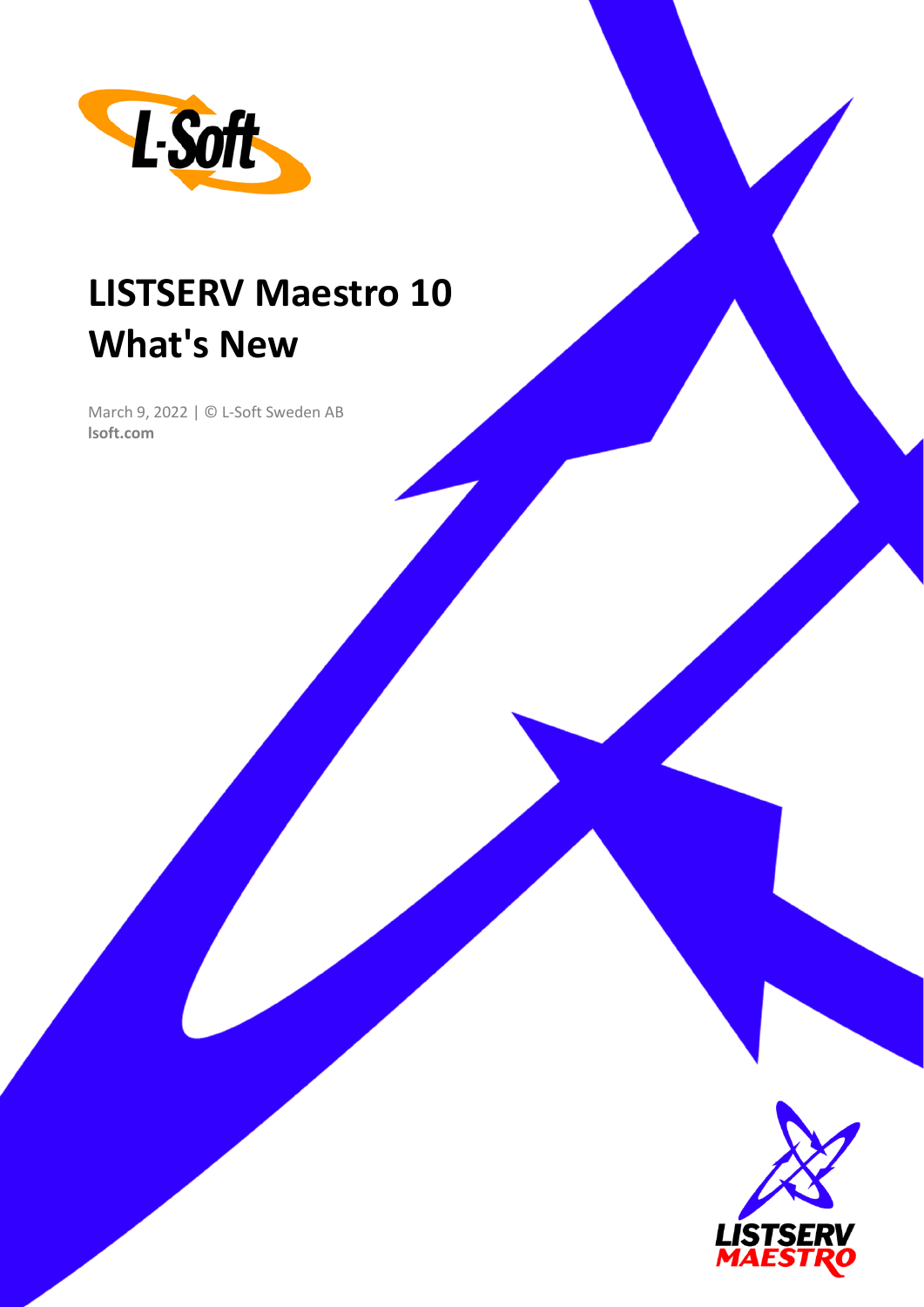This document describes the main features that were added or changed in **LISTSERV Maestro 10**.

Most of the features described in this document are new in version **10.0**. The features that were later added in version **10.1** are additionally marked with this tag:



If you upgrade from **LISTSERV Maestro 8.2 or older**, please see also the applicable "What's New" documents for LISTSERV Maestro 9.0 and older.



Throughout this document, feature changes that may be disruptive are marked with the attention symbol shown on the left. **Before upgrading to LISTSERV Maestro 10, make sure that you are aware of these potentially disrupting changes!**

Information in this document is subject to change without notice. Companies, names, and data used in examples herein are fictitious unless otherwise noted. L-Soft Sweden AB does not endorse or approve the use of any of the product names or trademarks appearing in this document.

Permission is granted to copy this document, at no charge and in its entirety, provided that the copies are not used for commercial advantage, that the source is cited, and that the present copyright notice is included in all copies so that the recipients of such copies are equally bound to abide by the present conditions. Prior written permission is required for any commercial use of this document, in whole or in part, and for any partial reproduction of the contents of this document exceeding 50 lines of up to 80 characters, or equivalent. The title page, table of contents and index, if any, are not considered part of the document for the purposes of this copyright notice, and can be freely removed if present.

Copyright © 2003-2022, L-Soft Sweden AB All Rights Reserved Worldwide.

LISTSERV is a registered trademark licensed to L-Soft international, Inc. L-SOFT and LMail are trademarks of L-Soft international, Inc. CataList and EASE are service marks of L-Soft international, Inc. All other trademarks, both marked and not marked, are the property of their respective owners. Some portions licensed from IBM are available at http://oss.software.ibm.com/icu4j/ This product includes code licensed from RSA Security, Inc. This product includes software developed by the Apache Software Foundation (http://www.apache.org/).

All of L-Soft's manuals for LISTSERV are available in ASCII-text format via LISTSERV and in popular word-processing formats via ftp.lsoft.com. They are also available on the World Wide Web at the following URL:

**URL[: http://www.lsoft.com/manuals.html](http://www.lsoft.com/manuals.html)**

L-Soft invites comment on its manuals. Please feel free to send your comments by e-mail to: [MANUALS@LSOFT.COM](mailto:MANUALS@LSOFT.COM)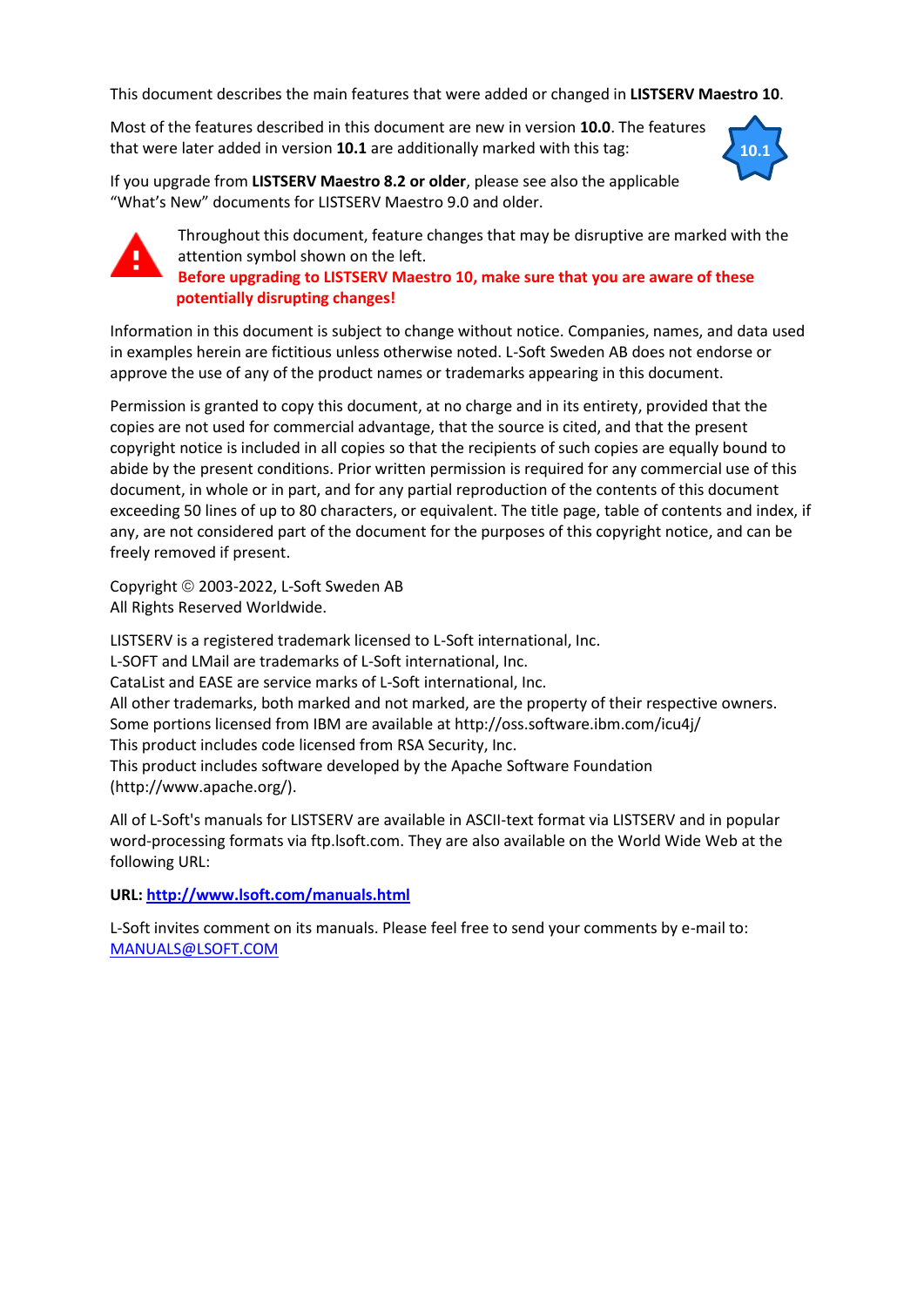# **General**

# • **Improved Look & Feel**

We have further improved the new look & feel that was introduced in LISTSERV Maestro 9.0, always with the goal of improved usability in mind.

# • **Support for Web Fonts**

You can now easily define and use your own custom set of web fonts. Web fonts allow for much nicer typographical design without having to rely on a certain font being installed on the recipient's device. The web fonts can be used in mail content, templates and on customized subscriber pages.

(Note: In delivered emails, web fonts are only shown if the email client supports them. Otherwise, the configured fallback font is used.)

| Dekko          | cursive                                                                        | Web Font             | ∕ î |    |  |
|----------------|--------------------------------------------------------------------------------|----------------------|-----|----|--|
|                | Aa Bb Cc Dd Ee Ff Gg Hh Ii Jj Kk Ll Mm Nn Oo Pp Qq Rr Ss Tt Uu Vv Ww Xx Yy Zz  |                      |     |    |  |
| Fugaz One      | cursive                                                                        | Web Font             | ∕î  |    |  |
|                | Aa Bb Cc Dd Ee Ff, Gg Hh Ii Jj Kk Ll Mm Nn Oo Pp Qq Rr Ss Tt Uu Vv Ww Xx Yy Zz |                      |     |    |  |
| Georgia        | 'Times New Roman'.Times.serif                                                  | <b>Standard Font</b> |     | ∕ा |  |
|                | Aa Bb Cc Dd Ee Ff Gg Hh Ii Jj Kk Ll Mm Nn Oo Pp Qq Rr Ss Tt Uu Vv Ww Xx Yy Zz  |                      |     |    |  |
| Limelight      | cursive                                                                        | Web Font             | ╱ा  |    |  |
|                | Aa Bb Go Dd Ee Ff Gg Hh Ii Jj Kk Ll Mm Nn Oo Pp Qq Rr Ss Tt Uu Vv Ww Xx Yy Zz  |                      |     |    |  |
| <b>Lobster</b> | Verdana,sans-serif                                                             | Web Font             |     | ∕∎ |  |
|                | Aa Bb Cc Dd Ee Ff Gg Hh Ii Jj Kk Ll Mm Nn Oo Pp Qg Rr Ss Tt Uu Vv Ww Xx Yy Zz  |                      |     |    |  |
| Merriweather   | serif                                                                          | Web Font             |     |    |  |
|                | Aa Bb Cc Dd Ee Ff Gg Hh Ii Jj Kk Ll Mm Nn Oo Pp Qq Rr Ss Tt Uu Vv Ww Xx Yy Zz  |                      |     |    |  |

# **Mail Job Definition**

- **Improved Sending to Several Lists in the Same List Group** Sending to multiple lists in a list group is now much simpler, without the need for defining an advanced search condition.
- **New Hosted Attachment Feature**

If you wanted to include an additional file with your mailing, you previously had the option to include the file as an attachment, which increased the size of the mailing, or store the file on a public server and include a link to that file in the message, which required you to have access to such a public server in the first place.

With the new hosted attachment feature, you can now upload the file to LISTSERV Maestro, which then acts as the public server that hosts the file for you. And of course you can easily include a download link for the file in your message.

• **Improved Handling of Sender Definition and Sender Profiles** The way a sender profile is used during sender definition has been updated and improved.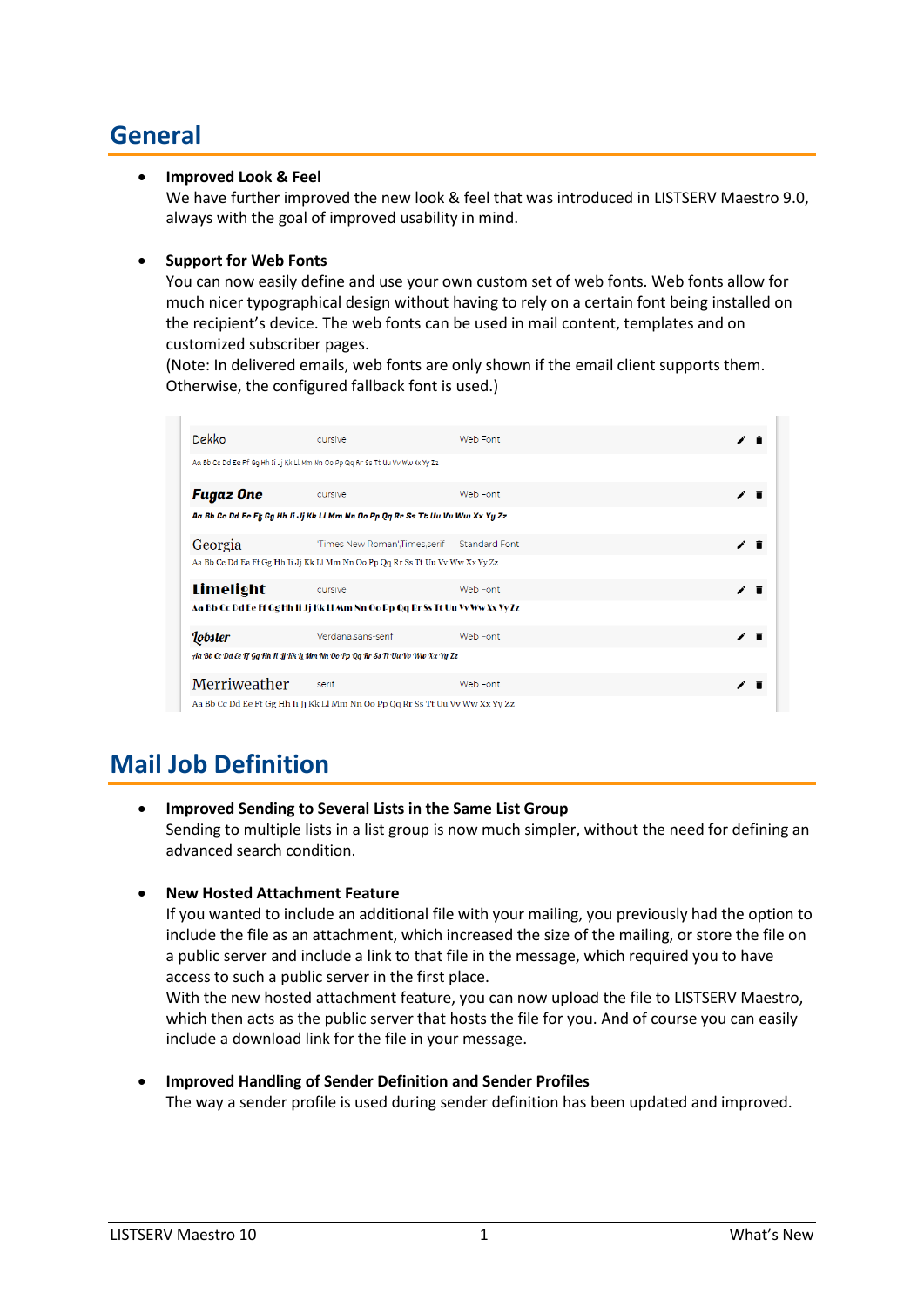

**10.1**

# • **Improved A/B-Split Job Definition**

The workflow and pages to define an A/B-split job, with its various variant mail jobs, has been redesigned and improved.

# • **Expanded Options for Auto-Repeat Jobs**

Ongoing auto-repeat jobs can now be paused and resumed, and it is now possible to change the auto-repeat settings (for example the interval between two repeats) even for an already ongoing auto-repeat job.

Additionally, LISTSERV Maestro can now also be configured to allow auto-repeat intervals of down to 1 minute, for single-instance auto-repeat jobs.

#### • **Auto-Repeat and Extended Delivery Consolidated**

The two features, auto-repeat delivery (with a chain of multiple auto-repeat mail jobs) and extended delivery (with a single job that is delivered to additional recipients over time), have been consolidated into a single auto-repeat delivery feature.

Auto-repeat jobs with fixed content that do not contain any drop-ins are automatically handled as single extended delivery jobs (with additional new options available). With autorepeat jobs that have potentially variable content, you can select if you want fixed content extended delivery or auto-repeat chain delivery with multiple jobs that can have variable content.



**Upgrade impact:** This consolidation can also affect existing auto-repeat jobs. If you have a chain of multiple auto-repeat mail jobs where the job content is actually fixed, then after the upgrade to LMA 10, this chain will no longer be continued. Instead, the last existing job in the chain will be used as an extended delivery job and all future auto-repeat recipients will be added to this job.



# • **Auto-Repeat Delivery Option for A/B-Split Jobs**

Allows you to start off your auto-repeated mail job with A/B-split testing. The A/B-split test "with sampling" is used to determine the best mail job variant, which is then sent to the bulk of the recipients and is also used for the following auto-repeat delivery.

# **Fluid Design Widgets**

# • **Improved Fluid Design Widgets**

Multiple small but useful improvements have been made to the fluid design widgets:

- $\circ$  Text widgets now have the ability to set various styles for all text in the widget. This includes: font family, relative font size, bold, italic, underline and text alignment (left, center, right, justified).
- $\circ$  The content box widget can now be defined without a maximum pixel size, so that it always uses the given percentage width of the parent.
- $\circ$  The content box widget can now have a simple drop shadow that does not rely on the box-shadow CSS style (which is not well supported by email clients).
- $\circ$  The two column layout widget can now be defined with a user defined column size distribution (in addition to the 1:1, 2:1 and 1:2 options).
- $\circ$  Widgets can now be named, which makes it easier to work with them in the widget hierarchy panel.
- o Widgets can now be assigned one or several CSS class names. This allows you to specifically target a widget with style settings from one of your CSS style sheets.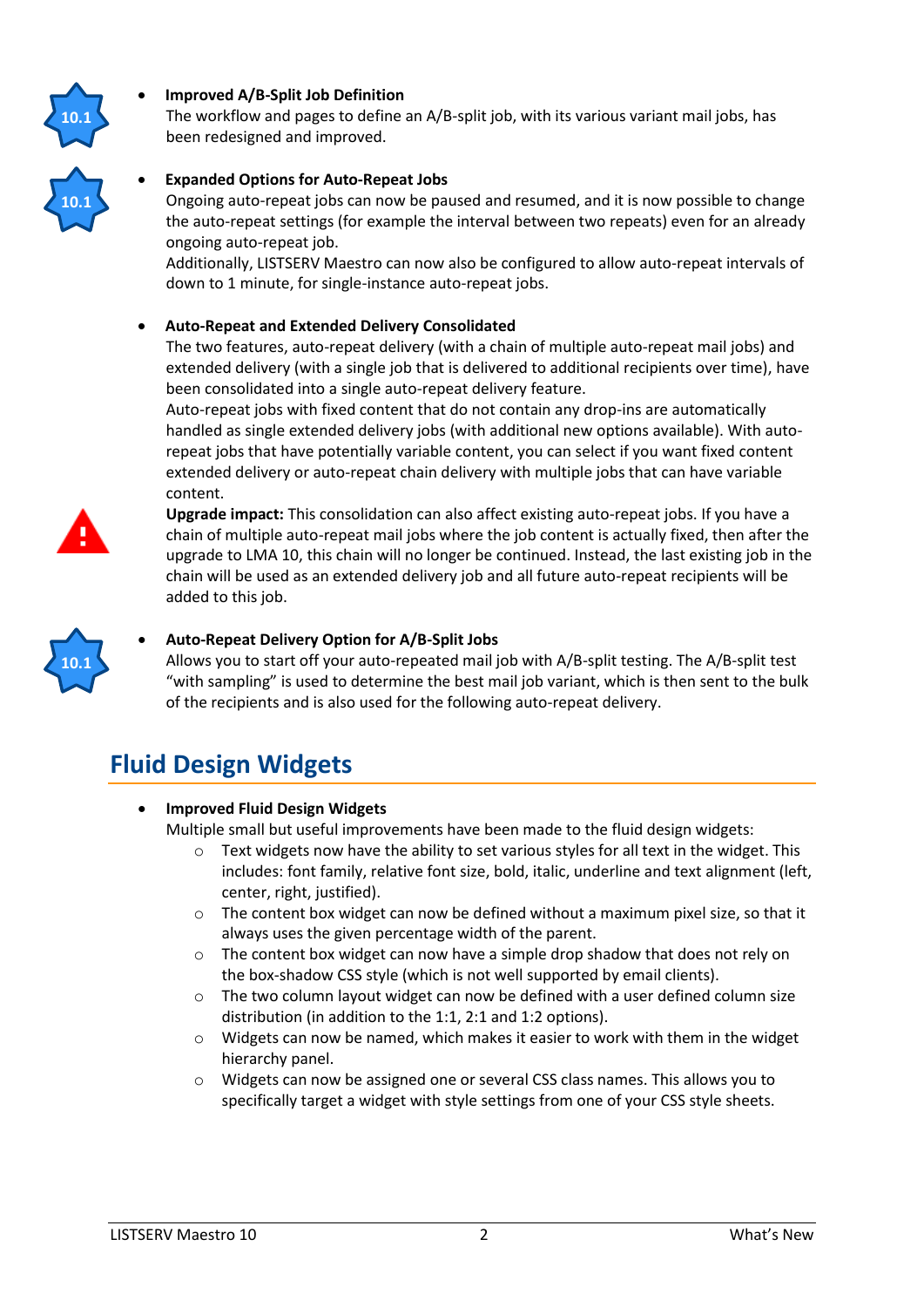# • **Improved Handling and Representation of Widgets**

The representation of widgets in the editor, as well as how you interact with them, has been improved and streamlined. This includes an improved widget frame with an associated menu icon for direct access to:

- o Open the widget's properties dialog.
- o Insert content (either standard HTML or another widget) directly before or after the selected widget.
- o Clone the selected widget.
- o Select the parent widget.
- o Unselect the widget.
- o Delete the widget.

#### • **Conditional Content Widgets**

A new option to specify a condition for a widget, in form of a calculation formula that is usually based on one or more merge fields. A widget with such a condition is shown or hidden depending on the individual result of the condition for each recipient. This allows for even more flexible and better personalization of the message content, as it is now very easy to individually show or hide whole content blocks for each recipient.

#### • **Improved Interaction with Editable Blocks**

In the content editor, when using a template with editable blocks, you now have easily accessible icons to:

- o Clone the editable block.
- o Delete the editable block.
- o Replace an editable image.
- o Adjust the size of an editable image.
- o Specify the action URL of an editable action button.

#### • **Streamlined Widget Hierarchy**

The widget hierarchy panel that displays all widgets that are present in the message content has been streamlined. Some unnecessary nodes in the hierarchy have been removed and a right click on a widget entry now opens the new widget menu (as described above).

#### • **New Widget Gallery**

The old fluid design widget panel in the content editor, where you selected a widget to insert into your content, has been replaced with a new panel that gives you quick access to a brand new widget gallery, from where you can comfortably select the widget you need. This widget gallery presents all available widgets and HTML elements in a neat and tidy overview and also includes detailed explanations of the various widget types and options.

#### • **New Pre-Assembled Widgets**

In addition to the standard widgets, the new widget gallery also includes a section with preassembled widgets that contains newsletter frames and articles, both with and without a logo or images, and with various layout and color options, that have been pre-assembled from the standard widgets.

These pre-assembled widgets are now available to be included in your message with just a single click in the widget gallery, allowing you to quickly compose a newsletter with several articles, just by selecting from the pre-assembled widgets in the gallery.

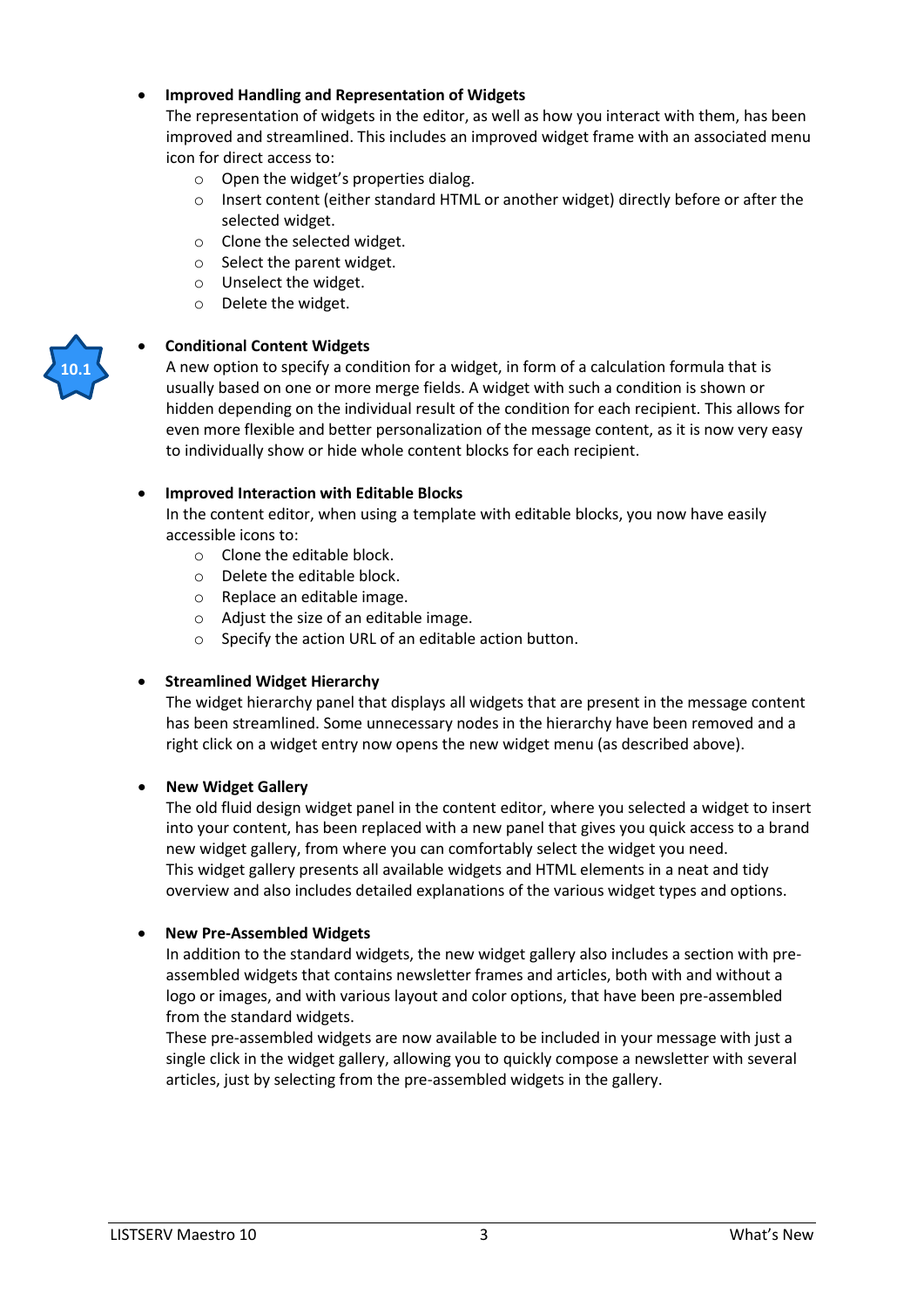#### • **New Action Button Widget**

This new widget allows you to include a button into your message, that sends the recipients of your message to a specified URL when they click the button. The action button can be easily styled to look like a button or like a clickable link.



#### • **Additional Options to Define Links on Images**

There are now more options for various link types when defining a link on an image widget or on a normal non-widget image. These types of links now offer the same options as normal link tags.

#### • **Improved Compatibility with Outlook**

The fluid design widgets have been improved regarding their compatibility with Outlook. This includes advanced options to define a fixed image width in Outlook and to force the two column layout widget to use the side-by-side layout even in Outlook.

# **Templates**

#### • **New System Templates**

The system templates have been replaced with a whole new modernized and redesigned set of templates, categorized into newsletters and announcements. The click-and-fill templates have also been given a facelift and slight redesign.

Of course all of the new templates are designed using the improved widget features and web fonts that are also new in this version. And the representation of the system templates in the LISTSERV Maestro explorer has also been improved.



**Upgrade impact:** The old standard system templates (Newsletters Type 1-4, Cards, Invitations, Standard Letters) are no longer available.

| <b>LISTSERV MAESTRO</b><br>>               |                                                                                                                                                                                                                                                                                                                                                                                                                                                                                                                            | System Templates   Newsletters                                                                                                          | sample account                                                                                  |                                                  |
|--------------------------------------------|----------------------------------------------------------------------------------------------------------------------------------------------------------------------------------------------------------------------------------------------------------------------------------------------------------------------------------------------------------------------------------------------------------------------------------------------------------------------------------------------------------------------------|-----------------------------------------------------------------------------------------------------------------------------------------|-------------------------------------------------------------------------------------------------|--------------------------------------------------|
| User-Defined Templates<br>System Templates | Amsterdam                                                                                                                                                                                                                                                                                                                                                                                                                                                                                                                  | Auckland                                                                                                                                | Boston                                                                                          | Brisbane                                         |
| - Newsletters                              | <b>September</b><br>e,                                                                                                                                                                                                                                                                                                                                                                                                                                                                                                     | ۰<br>$rac{1}{2}$                                                                                                                        | $\circ$ =                                                                                       | $G_{\mu}$ terms                                  |
| Amsterdam                                  | -<br>Total Tex Law                                                                                                                                                                                                                                                                                                                                                                                                                                                                                                         | <b>Future First Facts</b>                                                                                                               | $\frac{1}{2}$<br><b>HAVA ROLLAND</b><br>Total Production                                        | Fully Florida<br>---<br><b>BALLYS</b><br>-       |
| Auckland                                   |                                                                                                                                                                                                                                                                                                                                                                                                                                                                                                                            | <b>STEERING</b>                                                                                                                         | <b>CONTRACT</b><br><b>STATE BOTTOM</b>                                                          | 14.00                                            |
| Boston                                     | THE TRANS - FOO TRIAN - TOU TRIVES                                                                                                                                                                                                                                                                                                                                                                                                                                                                                         |                                                                                                                                         | <b>MARINE MONTANT</b><br><b><i>Index Warranty</i></b>                                           | <b>Think Filmman</b><br>Total Telecom            |
| Brisbane                                   | $\frac{1}{2} \left( \frac{1}{2} \right) \left( \frac{1}{2} \right) \left( \frac{1}{2} \right) \left( \frac{1}{2} \right) \left( \frac{1}{2} \right) \left( \frac{1}{2} \right) \left( \frac{1}{2} \right) \left( \frac{1}{2} \right) \left( \frac{1}{2} \right) \left( \frac{1}{2} \right) \left( \frac{1}{2} \right) \left( \frac{1}{2} \right) \left( \frac{1}{2} \right) \left( \frac{1}{2} \right) \left( \frac{1}{2} \right) \left( \frac{1}{2} \right) \left( \frac$<br><b>Contractor</b><br><b>CONTRACT SERVICE</b> | <b>STEWART</b><br><b>ASSESSMENT</b><br><b>District Construction</b><br><b>STATISTICS</b><br><b>STATISTICS</b><br><b>Service Control</b> |                                                                                                 |                                                  |
| Cairo                                      | <b>SALE</b>                                                                                                                                                                                                                                                                                                                                                                                                                                                                                                                | <b>Select</b>                                                                                                                           | with him don't will<br>--<br><b>KENTIN SECONDAY IS START AN ANGER</b><br><b>SAMP</b>            | <b>SALE</b>                                      |
| Chennai                                    | $-1$<br>-                                                                                                                                                                                                                                                                                                                                                                                                                                                                                                                  | <b>STATISTICS</b>                                                                                                                       | And fraces. Most fraces. Mid-Adviser<br><b>CONTRACTOR CONTRACTOR INTERNATIONAL</b>              | April Started 1, Triba Thomas<br>State Libraries |
| Dublin                                     |                                                                                                                                                                                                                                                                                                                                                                                                                                                                                                                            |                                                                                                                                         |                                                                                                 |                                                  |
| Dunedin                                    | Cairo                                                                                                                                                                                                                                                                                                                                                                                                                                                                                                                      | Chennai                                                                                                                                 | Dublin                                                                                          | Dunedin                                          |
| Edinburgh                                  | $\bullet$ m                                                                                                                                                                                                                                                                                                                                                                                                                                                                                                                | <b>Harbourne</b>                                                                                                                        | $\sim$ $-$<br>$\hat{\phantom{a}}$                                                               | z.<br>-<br>1000 TRAINS                           |
| Edmonton                                   | <b>STATISTICS</b>                                                                                                                                                                                                                                                                                                                                                                                                                                                                                                          | <b><i>STEP-Tracket</i></b>                                                                                                              |                                                                                                 |                                                  |
| Frankfurt                                  |                                                                                                                                                                                                                                                                                                                                                                                                                                                                                                                            |                                                                                                                                         |                                                                                                 |                                                  |
| Fresno                                     |                                                                                                                                                                                                                                                                                                                                                                                                                                                                                                                            |                                                                                                                                         | more top law.<br><b>HEATHER</b>                                                                 |                                                  |
| Gibraltar                                  |                                                                                                                                                                                                                                                                                                                                                                                                                                                                                                                            | <b>Service Street Service</b>                                                                                                           | <b>CASA CASA CONTRACTOR</b>                                                                     | $\sim$                                           |
| <b>Glasgow</b>                             | ---<br><b>SHELF</b>                                                                                                                                                                                                                                                                                                                                                                                                                                                                                                        | <b>CONTRACTOR</b><br><b><i>CONTRACTOR</i></b>                                                                                           | <b>NAME OF GROOM</b><br><b>THE TRANS</b><br>Total Partner                                       | <b>TERR PRINCE - WHO PRINCE</b><br>more and the  |
| Havana                                     |                                                                                                                                                                                                                                                                                                                                                                                                                                                                                                                            |                                                                                                                                         | <b>THE ROOM</b><br><b>TRANSFER</b><br><b>THE REAL EXAMPLE</b><br>preventer protected into asset | <b>STATISTICS</b><br><b>Services</b><br>-------- |
| Helsinki                                   |                                                                                                                                                                                                                                                                                                                                                                                                                                                                                                                            |                                                                                                                                         |                                                                                                 |                                                  |
| Indianapolis                               | Edinburgh                                                                                                                                                                                                                                                                                                                                                                                                                                                                                                                  | Edmonton                                                                                                                                | Frankfurt                                                                                       | Fresno                                           |
| Istanbul                                   | $\overline{\phantom{a}}$<br><b>SEC</b><br>$\frac{1}{2}$                                                                                                                                                                                                                                                                                                                                                                                                                                                                    | --                                                                                                                                      | <b>STATISTICS</b>                                                                               |                                                  |
| Jakarta                                    | <b>AMERICA</b><br><b>The State</b><br><b>DOLL</b>                                                                                                                                                                                                                                                                                                                                                                                                                                                                          | <b>Contractor</b><br><b>Advised Manager</b><br><b>ESSE</b><br><b>SEAR RATION</b>                                                        | <b>COMPANY</b><br><b>Strategical School</b><br><b>SEARCH TO ANY</b>                             | men rida dan<br>lease state box                  |

#### • **Improved Editable Blocks**

Multiple smaller improvements have been made to the editable block widgets. They now have properties to set the font family and relative font size for all text in the widget, as well as properties to set the bold, italic and underline font styles, to set the text alignment (left, center, right, justified) and to control the margin before and after the first content paragraph.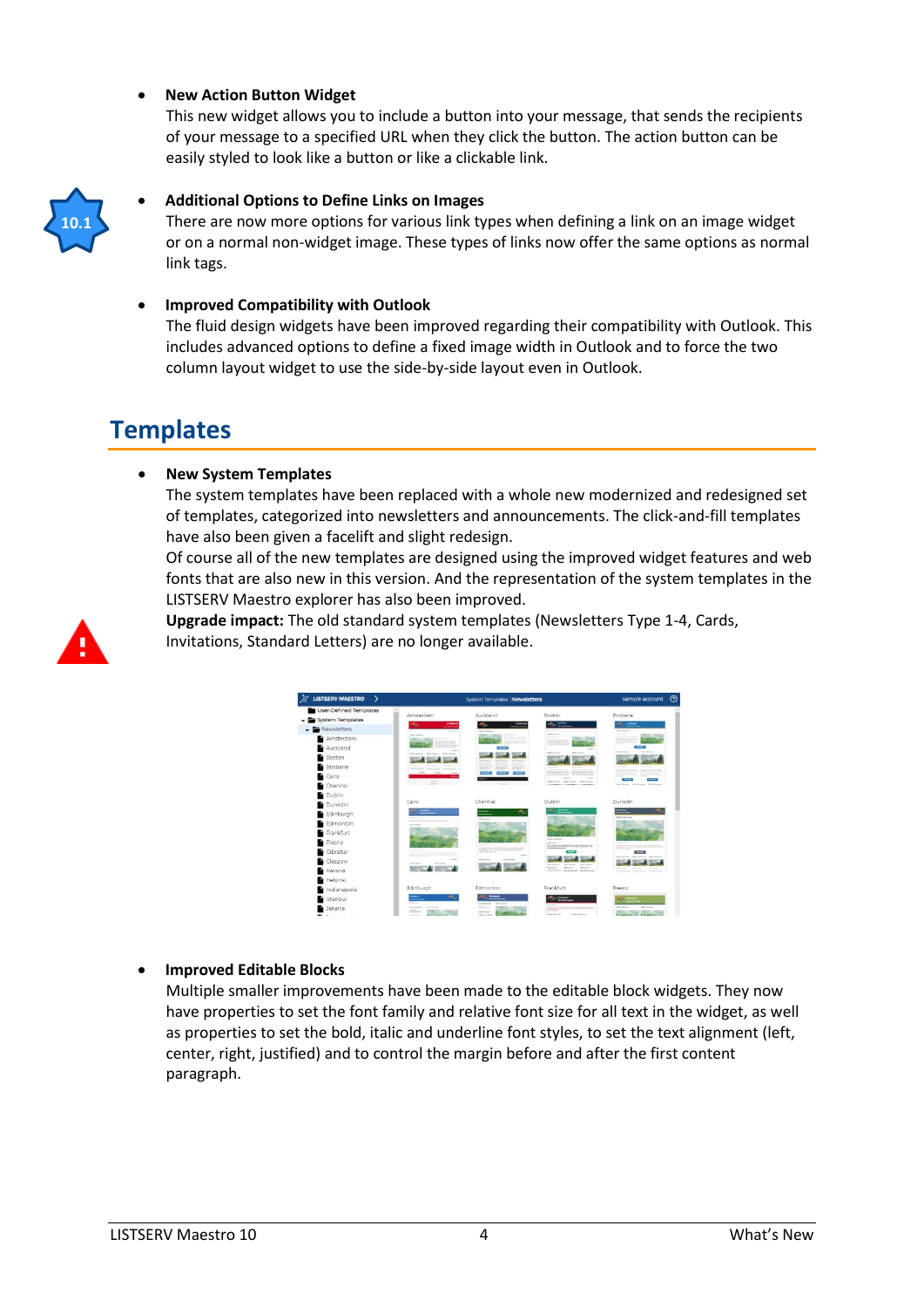# • **Widgets in Templates Can Now Be Cloned and/or Deleted**

If you include a fluid design widget in a template, where the widget is outside of an editable block but has one or more editable blocks nested into it, then you can now define the widget itself as cloneable and/or deletable.

This allows you to create structures in your template that are composed out of multiple nested widgets and editable blocks, where the structure can be cloned (or deleted) as a whole. For example this can be used to create a newsletter article structure that consists of multiple widgets and editable blocks (e.g. for title, subtitle, article body, etc.), where the article can be cloned as a whole, to quickly create a second article with the same structure, layout and editable areas.

# • **Widget Images Can Now Be Defined as Replaceable**

If you include an image widget in a template, where the widget is outside of an editable block, then you can now define the widget's image as replaceable.

This allows the end user (who edits the mail content based on this template) to replace the image with one of his own, even though the image itself is not inside of an editable block. Essentially, this makes the image widget into a specialized editable block, where only the image itself can be changed.

# • **Special Feature of New Action Button Widget in Templates**

If you include an action button widget in a template, where the widget is outside of an editable block, then you can define the button's action URL as "supplied by the end user". This allows the end user (who edits the mail content based on this template) to define his own action URL for the button, even though the button itself is not inside of an editable block. That way, there is no need to hardwire the action URL already in the template.

# **Reporting and Tracking**

# • **Improved Report Charts**

The various report charts that are available throughout LISTSERV Maestro have been improved and modernized, using SVG rendering technology. This includes for example the mail job overview reports, the user defined tracking reports, the tracking and delivery statistics reports, and the system metrics reports.

# • **Improved Report Settings**

The user interface to define the settings for the tracking statistics, delivery statistics and system metrics reports has been improved, including a new quick selection of predefined settings and a new feature to save user defined chart settings, for later quick recall.

# • **Improved Tracking Statistics Report**

In addition to showing the tracking statistics per job, the report can now also show the average tracking rates over all jobs sent in a time period (day, week, month, year), or all jobs sent to each recipient list, or all jobs sent in a time slot (hour of day, day of week).

# • **Improved Delivery Statistics Report**

In addition to showing the delivery statistics per job, the report can now also show either the average delivered/bounced rates or the total recipient counts over all jobs sent in a time period (day, week, month, year), or all jobs sent to each recipient list, or all jobs sent in a time slot (hour of day, day of week).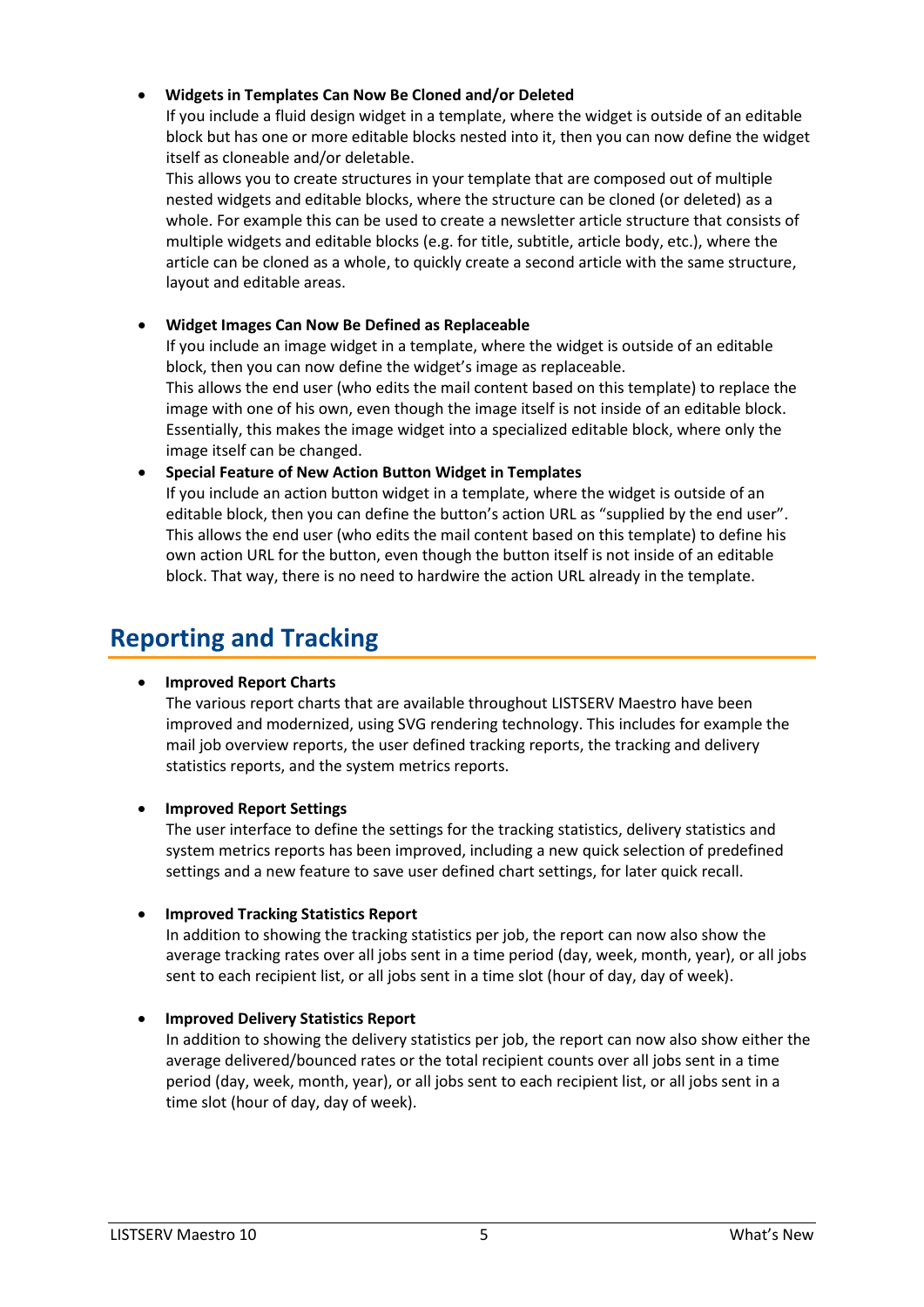## • **Mobile Tracking**

The various tracking reports now also show statistics of mobile usage. For example you can see your overall open and click rates, as well as which percentage of these rates were generated on mobile devices. Mobile statistics are automatically displayed by a variety of the system reports. User defined tracking reports allow you to either group all events together, or to separately report events generated on mobile devices vs. all other devices.



# • **Improved Status and Notification Emails**

The status and notification email messages that can be subscribed to via the notification service have been updated with improved design and content. Several charts are now included directly in the various emails.



# • **Improved Downloadable PDF Reports**

The layout and design of the downloadable PDF reports has been modernized and consolidated with the overall LISTSERV Maestro design.

#### • **New Personal Tracking Details for Classic LISTSERV List Postings**

When viewing the results of a classic LISTSERV list posting that was delivered with personal tracking, it is now possible to view the actual list of recipients that have opened or clicked the message.

#### • **Options to Work Without Open Rate Metric**

Users can decide not to display the open rate metric and/or not to include an invisible tracking pixel in HTML emails in the first place (which, if included, has the purpose of increasing the quality of the open rate metric).

This can be beneficial, as the open rate metric is less accurate than other metrics, like clicks, due to privacy protection features, such as the Mail Privacy Protection (MPP) introduced by Apple in the Mail app of iOS 15 (and other operating systems).

# **Subscriber Warehouse**

• **Copy & Paste of Subscriber Lists and List Groups** It is now possible to copy & paste subscriber lists and list groups in the LISTSERV Maestro explorer.

- $\circ$  A subscriber list can be copied as either a new stand-alone list or as a new list in an existing list group. This includes copying the list between two groups, or from a group to stand-alone or vice versa.
- $\circ$  A list group can be copied as a new list group and creates copies of all lists in it too.

(Note: Only the list or group definition is copied, not the subscribers on the list.)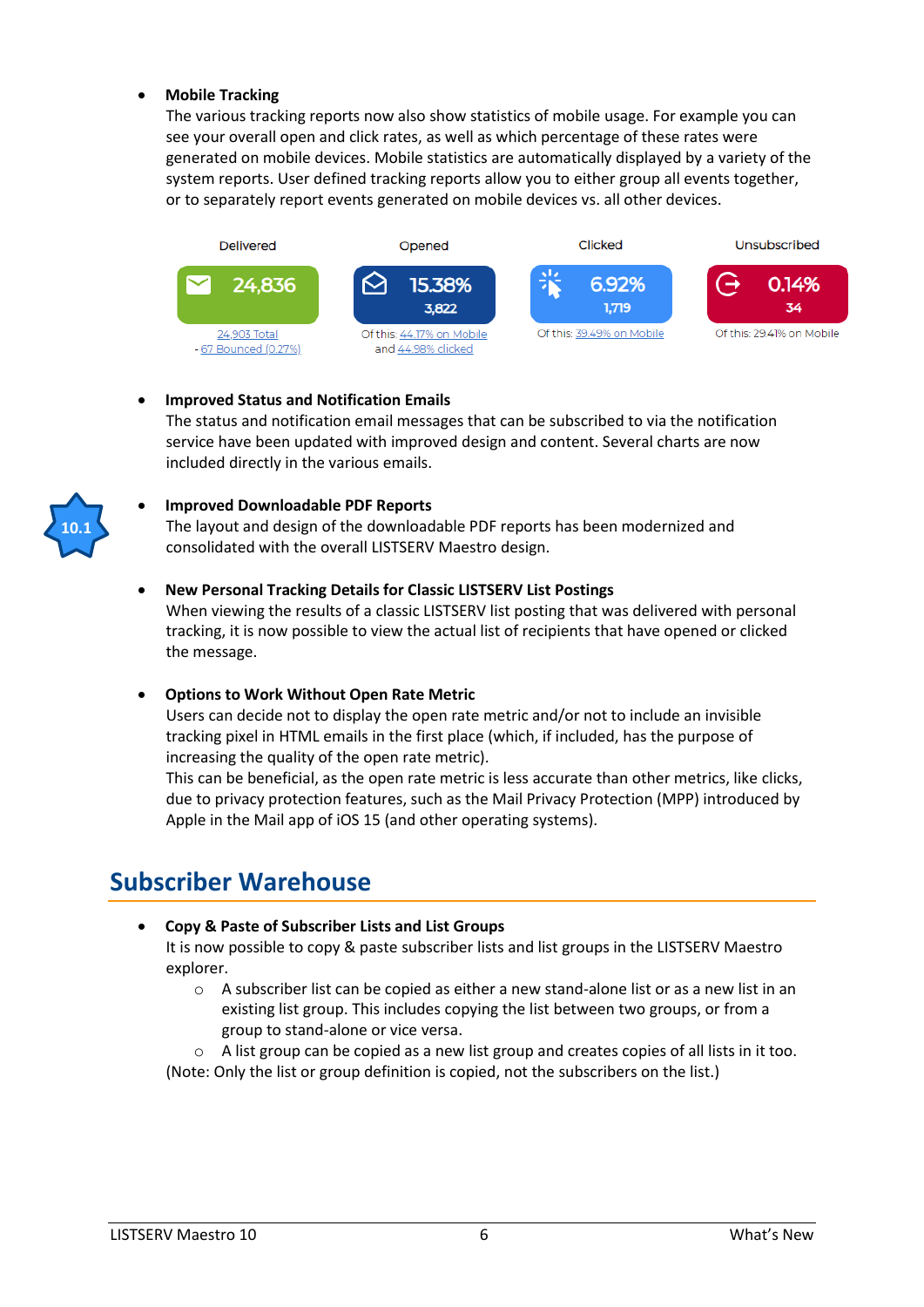## • **Move Profile Fields Between List and List Group**

For lists in a list group, it is now possible to move profile fields from the list into the group, if you decide that fields that were formerly list specific should now be shared fields. And vice versa it is possible to move shared fields into one (or several, or even all) of the lists, if you decided that the fields should actually be list specific and no longer shared. The profile values of the individual subscribers are of course retained during this modification.



#### • **New Predefined Data Type "Email Address"**

A profile field can now be given this new predefined type, which automatically performs a syntax check of the input, to only allow valid email addresses. This can be used to add secondary email addresses to a recipient profile that can be used for mail merging.

#### • **Custom Merge Fields in Public Website Customization**

As part of the public website customization, you can now create custom merge fields with user defined content that you can then use on the various customizable subscriber pages. Such a merge field can be defined on the list group level and/or as an override on the list level. This allows you to merge different content into the page, depending on the current context of either the list group or one of its lists.

For example you can use these merge fields to customize slightly different subscribe or unsubscribe pages for each of the lists in the list group.

# • **Improved Welcome Email for Lists in List Group**

The customizable welcome email for a list group has been improved, so that the email is slightly different for each list in the list group.



#### • **Improved Access to Public Website Customization**

The menu items and the hierarchy of the pages that are used for the public website customization have been reworked for a more intuitive access to the various features and options.

#### • **API to Add a Subscriber to a List**

A new API that allows an external process to submit subscribe requests for an existing subscriber list in LISTSERV Maestro.

You can for example use this, if you already have a signup form of some kind on your website, to allow users to also subscribe to one or more of your LISTSERV Maestro subscriber lists from the same signup form.

# **Administration**

• **Improved System Database Management**

The user interface in the Administration Hub where the administrator manages the current system database settings has been improved.

This also includes an improved procedure to transfer the system database to a new DBMS or a new database server. The procedure is now easier to follow and additional checks have been added, to protect against user mistakes.



**Upgrade impact:** To protect against potentially serious data loss, it is no longer possible to specify a non-empty database as the new system database (and have LISTSERV Maestro clean it for you) when moving to a new system database. If necessary, you must clean the new system database manually from any existing data before you can use it.